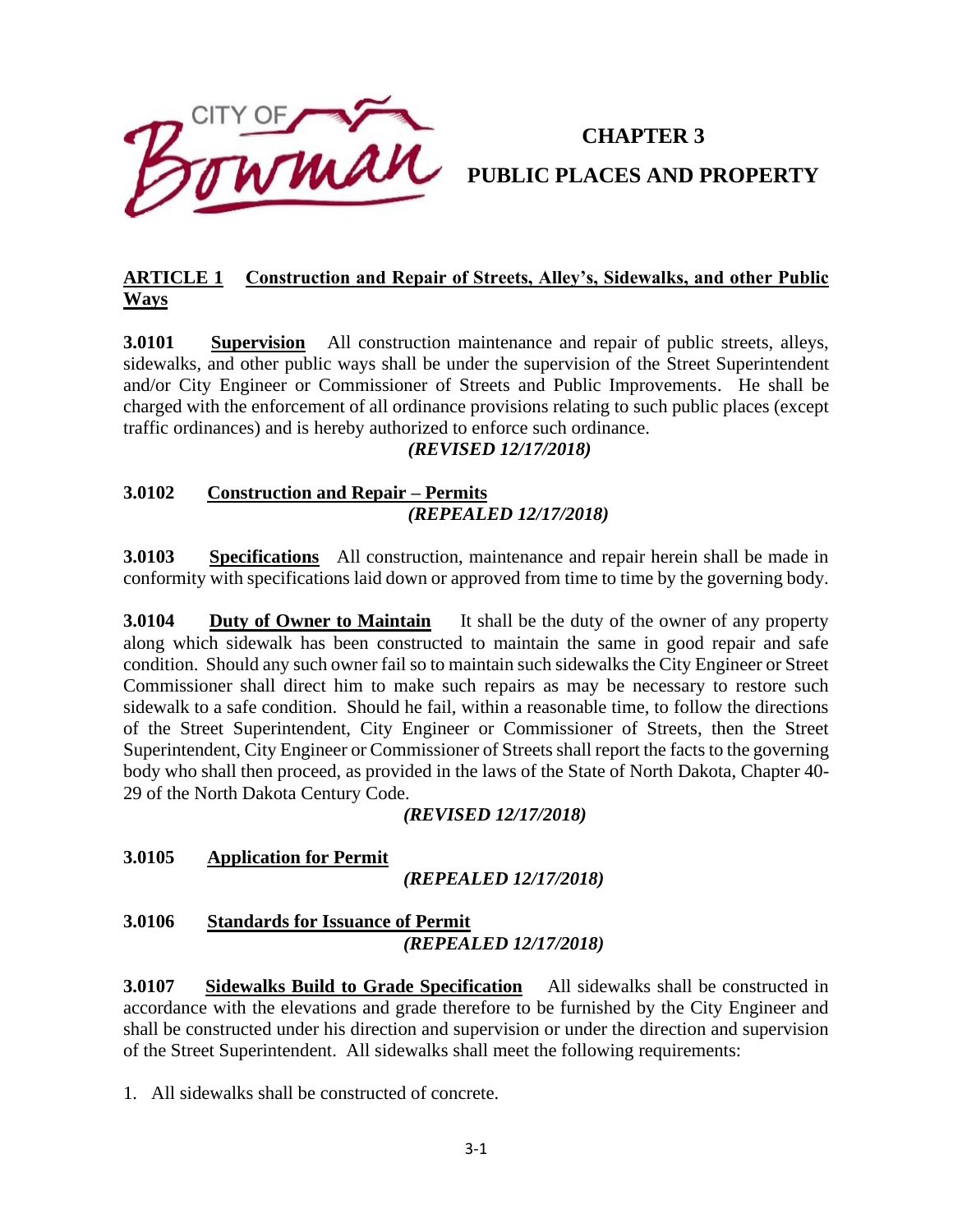- 2. All sidewalks in residential areas shall be constructed not less than five (5) feet in width and shall have a minimum slope one-fourth  $(1/4<sup>th</sup>)$  inch per foot from the inside edge toward the street.
- 3. All sidewalks shall be of concrete and of at least four (4) inches in thickness.
- 4. All sidewalks shall be laid out and approved by the City Commission as follows:
	- a. In locations where the right-of-way is sixty (60) feet or less the sidewalks shall be constructed on the property line or adjacent to the curb.
	- b. In locations where the right-of-way is sixty (60) feet the sidewalk shall be constructed eighteen (18) inches out from the property line or adjacent to the curb.
	- c. Notwithstanding any other provision herein all sidewalks shall be set out so that they are in conformity with existing sidewalks to which they may attach. *(REVISED 12/17/2018)*
- 5. All sidewalks in commercial and/or industrial districts shall be constructed from the property line to the back of the curb and the width of sidewalk shall be governed by the width of street section; provided however, in areas where commercial development is not complete the entire sidewalk need not be constructed, a section six (6) feet in width adjacent to the curb shall be constructed thus leaving an area for structural foundations.

Any deviation shall be brought to the City Commission for approval. No public hearing required. *(REVISED 12/17/2018)*

**3.0108** Materials and Manner of Construction The kind and quality of material of which, and the manner in which curb and gutter, relaying of block walks and paving repairs shall be constructed shall be determined by the City Engineer.

**3.0108 City Contractor** The City Auditor shall receive bids for the construction of sidewalks, driveways, curb and gutter and paving repairs as the City may find necessary to have done. Such bids shall be made upon forms furnished by the City Engineer and shall conform to specifications filed with the City Auditor by the City Engineer and approved by the governing body. *(REVISED 12//17/2018)*

All sidewalks, driveways, curb and gutter and alley return lying between the property line and the abutting street hereafter constructed within the City of Bowman must conform to this Chapter, and the specifications filed with the City Engineer, and approved by the governing body must specify the details with respect thereto. When any contract for the construction of sidewalks, driveways, curb and gutter, relaying of block walks, and paving repairs is about to be entered into by the City in accordance with the provisions of the laws of this state, the contractor to whom any such contract shall be awarded shall be required, before such contract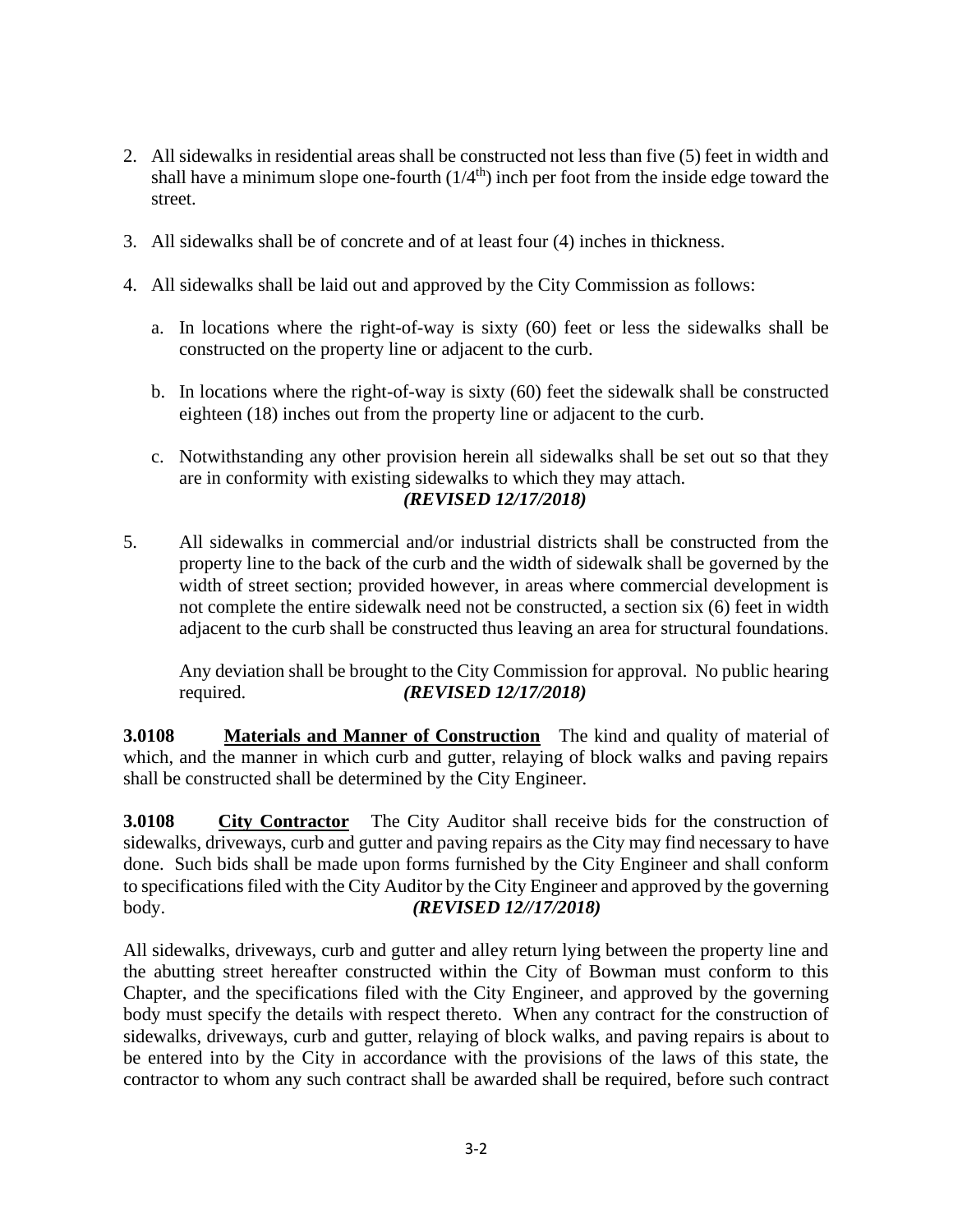is entered into, to give in addition to the contract bond required by the laws of the State of North Dakota, an additional bond in an amount to be determined by the governing body, running to the City of Bowman, conditioned that said contractor shall maintain and keep in good repair, for a period of two (2) years from date of final acceptance all sidewalks, driveways, curb and gutter and paving repairs so constructed by such contractor under the terms of such contract, and that in case of default under the part of such contractor to so maintain and keep such improvements in good repair made by him for the said period of two (2) years, or in case they shall within said time begin to crumble or disintegrate or become cracked or broken to such an extent that, in the opinion of the City Engineer or Street Commissioner, the same is not a satisfactory compliance with the specifications for the construction thereof, then the City Engineer or Street Commissioner may direct that such sidewalks, driveways, curb and gutters or paving repairs be immediately repaired or re-laid in whole or in part as he shall deem best, and the contractor shall immediately cause the same to be repaired or failure so to repair or to relay the same, the City at any time within said two (2) years period or thereafter, may cause the same to be repaired or re-laid, and the cost there of whether done by the City directly or through a contract, may be recovered against said contractor and the surety upon such bond.

# **ARTICLE 2 Use and Care of Streets, Sidewalks and Public Places**

**3.0201 Obstructions** It shall be unlawful for any person, firm or corporation to cause, create or maintain any obstruction of any street, alley, sidewalk or other public way, except as may be specified by ordinance or by the City Engineer.

#### *(REVISED 12/17/2018)*

It shall be a violation of this Section to remove or cause to be removed snow from private property, driveways or sidewalks and placed upon any street, alley, sidewalk or other public way or any other property owned or maintained by the City*.* 

#### *(REVISED 3-14-2004)*

Any person violating the provisions of this section shall be guilty of an infraction and upon conviction thereof, shall be fined not less than Twenty-Five and No/100 Dollars (\$25.00), nor more than Five Hundred and No/100 Dollars (\$500.00).

#### **3.0201.1 Prohibition to Obstruction to Storm Sewers**

- A. The mowing, raking, or any placement of grass clippings, leaves or other vegetation onto the street or other drainage into the city storm sewer system is prohibited.
- B. A person who violates, disobeys, neglects, omits, tries willfully to circumvent the intent of the ordinance, or resists the enforcement of any of its provisions shall be guilty of an infraction.

**3.0202 Destruction of City Property – Prohibited – Penalty** It shall be unlawful for any firm, person, or corporation to willfully and without just cause or excuse, to injure, deface or destroy any property owned by the City of Bowman or held by the Bowman for public use. Any person violating the provisions of this Section shall be guilty of an offense and be fined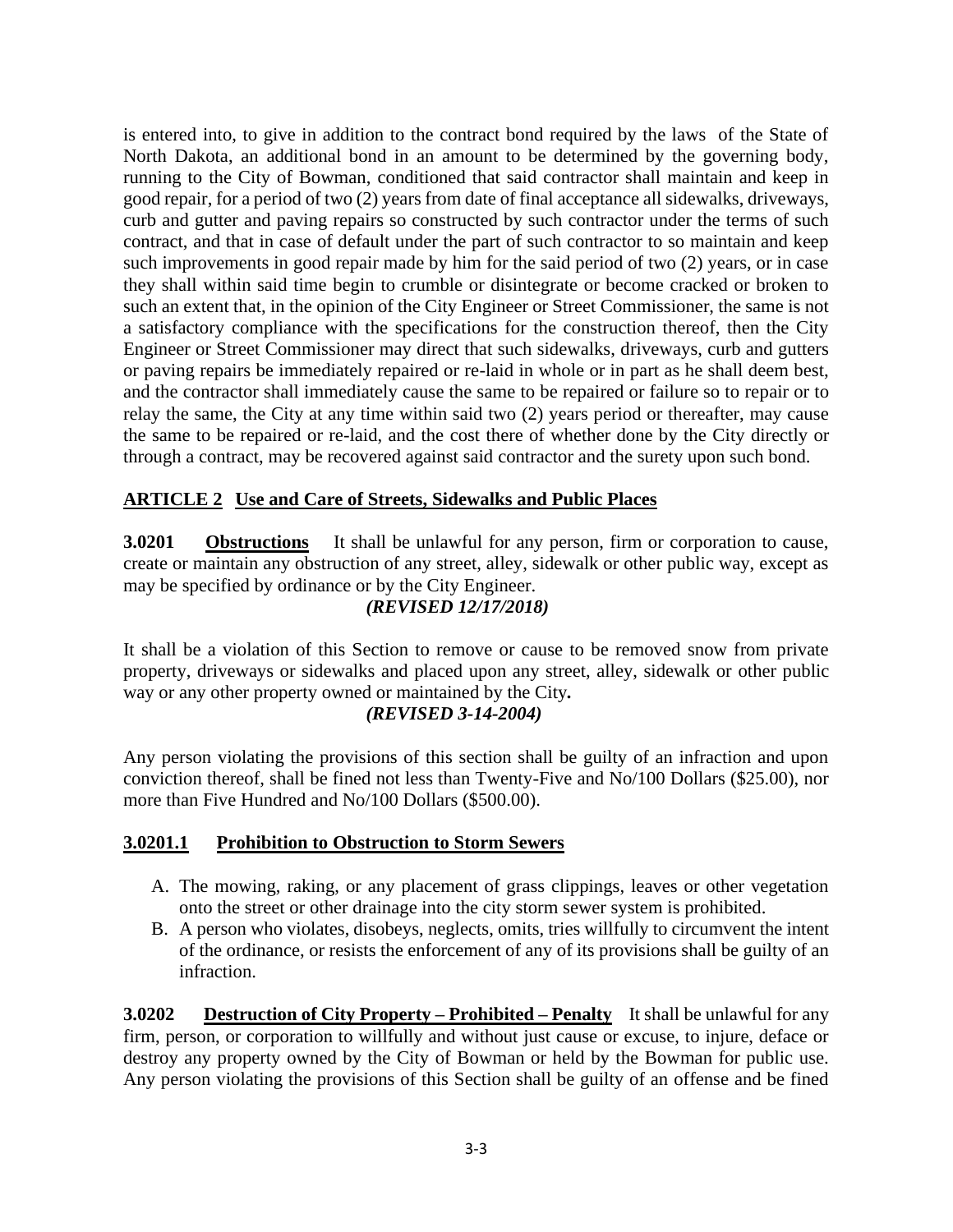not less than Twenty-Five and No/100 Dollars (\$25.00), nor more than Five Hundred and No/100 Dollars (\$500.00).

**3.0203 Encroachments** It shall be unlawful for any person to place or store any personal property or equipment or any item upon City property without permission of the governing body. It shall be unlawful to erect or maintain any building or structure which encroaches upon any public street or property. *(REVISED 04-03-2001)*

**3.0204 Openings** It shall be unlawful to construct or maintain any openings or stairway in any public street or sidewalk or alley without a permit from the governing body. All such lawfully maintained openings shall be guarded by a suitable strong cover or railing to be approved by the City Engineer or the official who supervises public improvements.

**3.0205 Wires** It shall be unlawful to erect any poles or wires or maintain any poles or wires over any public place, street, alley or other public way without having fist secured permission from the governing body.

Any person or company which maintains poles wires in the streets, alleys, or other public places, shall, in the absence of provisions in the franchise concerning the subject, keep such wires and poles free from and away from any trees and shrubs in such places as far as may be possible, and keep all such trees and shrubs near such wires and poles properly trimmed, subject to supervision of the Street Superintendent, so that no injury shall be done either to the poles or wires or to the shrubs and trees by their contract.

# *(REVISED 12/17/2018***)**

| 3.0206 | <b>Littering - Prohibited</b>                                                                                 |
|--------|---------------------------------------------------------------------------------------------------------------|
|        | (REPEALED FEB 2005)                                                                                           |
|        | (REPLACED BY 7A-01-03)                                                                                        |
| 3.0207 | Dumping at Landfill While Unattended – Prohibited                                                             |
|        | (REPEALED FEB 2005)                                                                                           |
|        | (REPLACED BY 7A-01-03)                                                                                        |
|        | 3.0207.1 Landfill Designated as Inert Site                                                                    |
|        | (REPEALED FEB 2005)                                                                                           |
|        | (REPLACED BY 7A-01-07)                                                                                        |
| a nano | 1945 - 1956 - 1957 - 1958 - 1959 - 1959 - 1959 - 1959 - 1959 - 1959 - 1959 - 1959 - 1959 - 1959 - 1959 - 1959 |

#### **3.0208 Littering or Dumping at Landfill - Penalties (***REPEALED FEB 2005)*

**3.0209 Burning** It shall be unlawful for any person, firm or corporation to burn any leaves, paper, rubbish or other substances upon any of the public streets, sidewalks or alleys in the City.

**3.0210 Distributing Hand Bills, Etc.** The scattering, throwing or placing of bills, posters, advertising matter, hand bills, and other similar matter on lawns, porches, yards, sidewalks, steps, streets, alleys, public or private parking lots or upon any vehicle in the City of Bowman,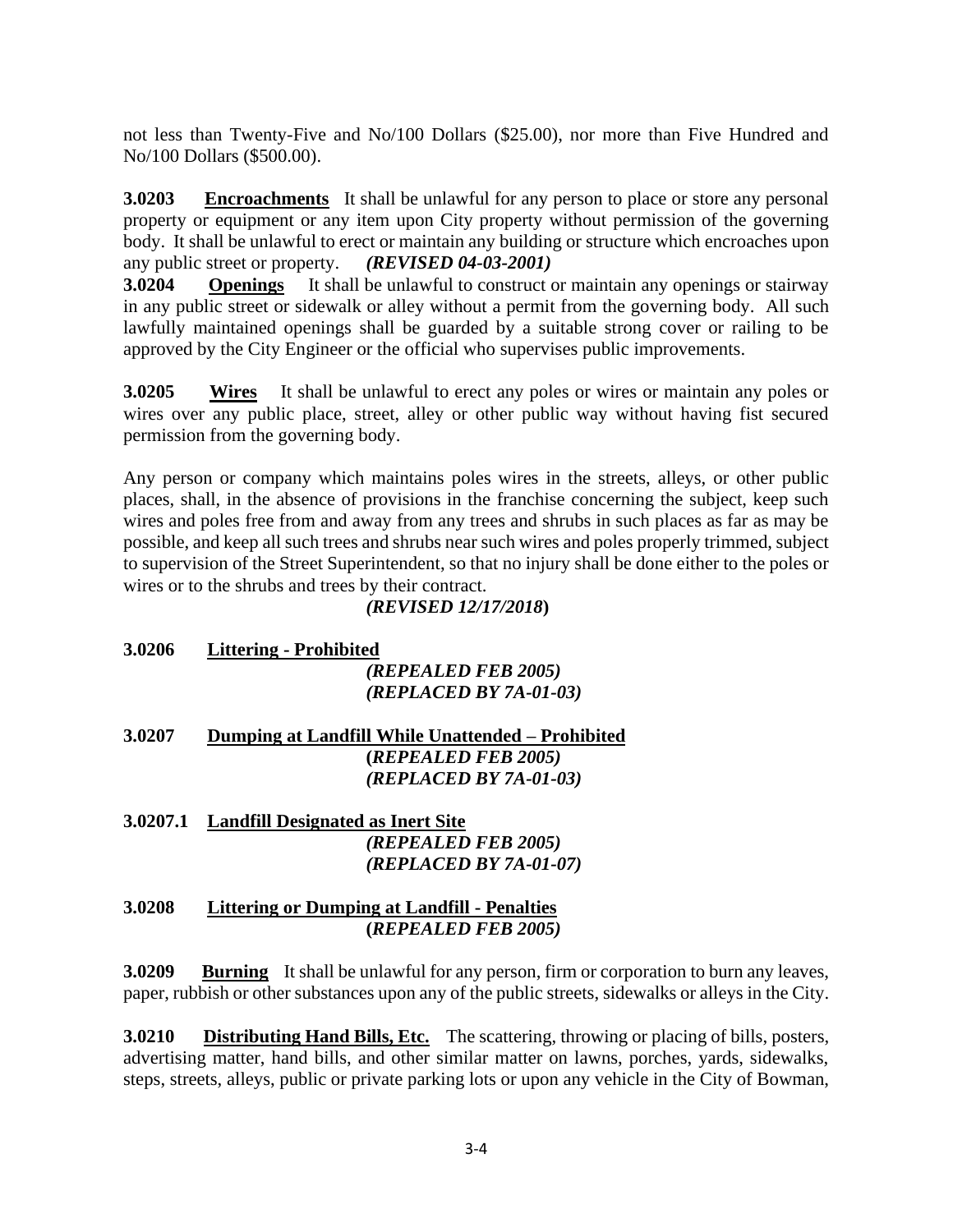by any person, firm, co-partnership, association or corporation, is hereby declared to be a nuisance and unlawful. Any such person or entity violating the provisions of this section shall be guilty of an infraction.

**3.0211 Heavy Vehicles** No person, firm or corporation shall move, or cause to be moved over the paved streets, sidewalks, crosswalks, culverts, bridges and viaducts within the City of Bowman, any engine, tractor, wagon, truck or other vehicle, object or thing which will tend to injure the paving, sidewalks, crosswalks, culverts, bridges or viaducts over which the same are transported, or which exceeds in weight, Sixteen Thousand Pounds (16,000 lbs) per axle or exceeds Seven Hundred Fifty Pounds (750 lbs) per inch of tire widths, or any vehicle to the wheels of which are attached spurs, bars, angle, irons, or cleats or any vehicle whose wheels or tracks are steel which will tend to mar or deface the paving, sidewalks, crosswalks, culverts, bridges or viaducts, except under the direction and permission of the governing body and, in addition thereto, shall pay or cause to be paid to said City, upon demand, any and all damages done to the paving, sidewalks, crosswalks, culverts, bridges or viaducts, provided that when the specified load limits herein contained will cause damage to the City's paved streets, the governing body by resolution adopted, and made public, may lower said load limits for such period of time it may deem necessary. The provisions of this Section shall not apply to state and federal highways through the City.

**3.0212** Removal of Snow and Ice from Sidewalk It shall be, and hereby is declared to be, the duty of the owner or occupant of each lot in the City of Bowman to remove from the sidewalk in front of or along the same, any ice or snow which forms, accumulates or obstructs such sidewalk, within twenty-four (24) hours after the ice forms or the snow ceases to fall thereon, provided, however, that where the ice accumulated is of such character as to make the removal thereof practically impossible, the sprinkling of salt or sand thereon within the time specified for removal in such manner as to make such sidewalk safe for the travel of pedestrians thereon, shall be deemed a compliance with the provisions of this Article.

**3.0213** Removal of Snow and Ice by City In case the owner of any lot in the City refuses or neglects to remove such ice from such sidewalk in front of or along a lot therein, the ice or snow therefrom within the same time above stated or refuses to sprinkle salt or sand on the same within the time specified for removal in such manner as to make such sidewalk safe for travel of pedestrians thereon, the same may be removed by or under the direction of the Street Superintendent or, if approved by the City Commission, the City Engineer, and the necessary expenses thereof shall be charged against the abutting property by special assessment thereof in the manner prescribed by law.*(REVISED 12/17/2018)*

**3.0213.1 Cutting or Maintaining the Grass by City** In case the owner of any lot or property in the City refuses or neglects to cut maintain the grass, weeds, trees, or other such growth upon such lot or property after due notice to said owner the same may be cut by or under the direction of the City Engineer or Street Commissioner of the City, the necessary expenses thereof shall be charged against the owners property by special assessment thereof in the manner prescribed by law. *(REVISED 12-21-1993)*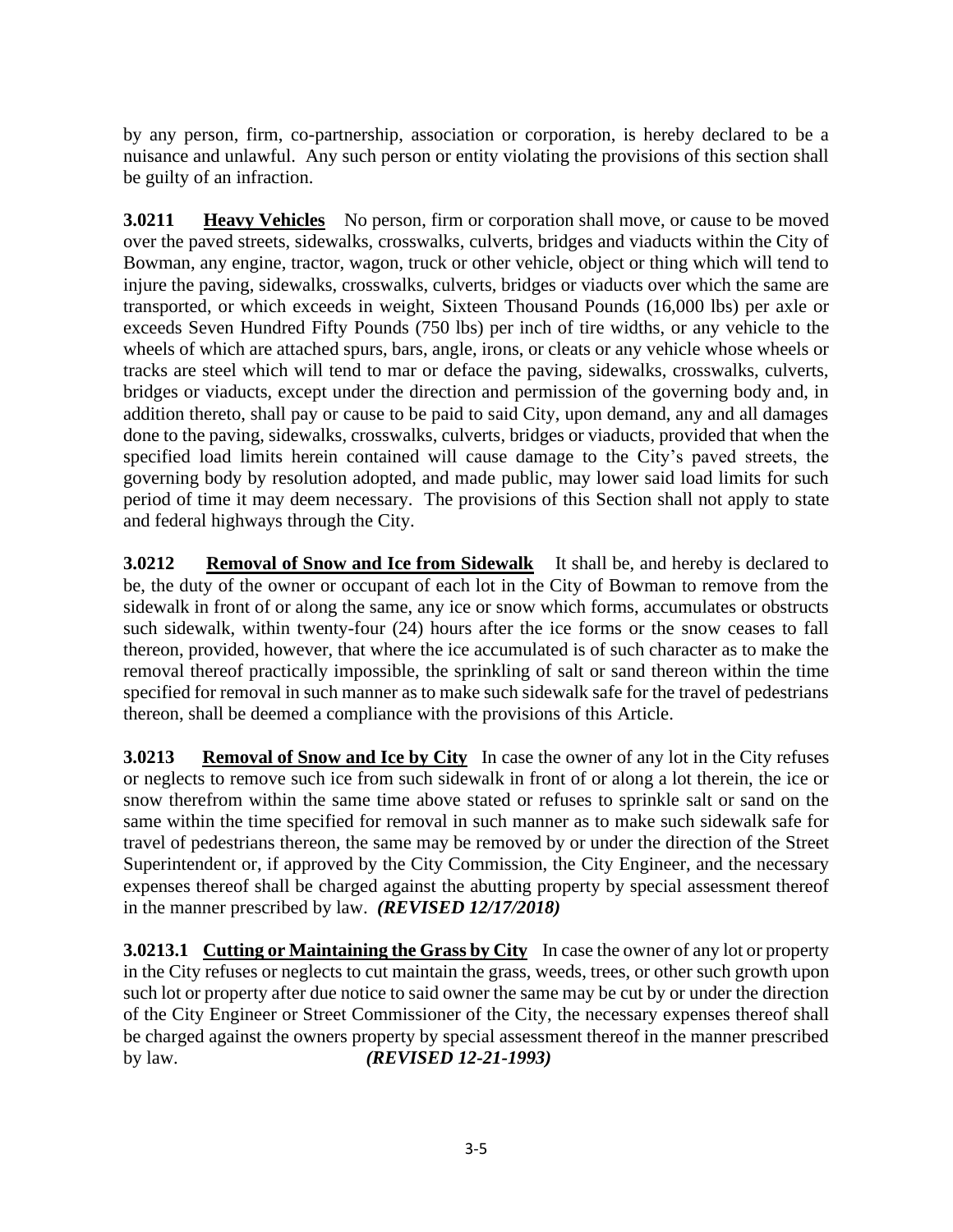# **3.0213.2 Boulevard Trees and Shrubs- Definitions**

Street Trees and Shrubs: defined as trees, shrubs bushes and all other woody vegetation; on land lying between property lines either side of the streets, avenues or ways within the City.

Public and Park Trees: defined as trees, shrubs, bushes and all other woody vegetation in public parks having individual names, and all areas owned by theCity, or to which the public has free access as a park.

City: defined as the City of Bowman, State of North Dakota and shall mean all parks, cemetery, lagoon, and all properties owned by the City of Bowman.

**3.0213.3 Maintenance of Boulevard Trees and Shrubs** All preexisting trees within twenty (20) feet of the curb corners, which obstructs a sidewalk or creates a traffic hazard by obstructing the view of an intersecting street, shall have all branches removed which are less than seven (7) feet in height above the ground.

All preexisting bushes, hedges, shrubs, or other such growth within twenty (20) feet of the curbs and curb corners, which obstruct a sidewalk shall be trimmed to eliminate any such obstruction. If any such growth is of a height sufficient to create a traffic hazard by obstructing the view of an intersecting street, it shall be trimmed to a height not to exceed three (3) feet above the ground.

# *(ENACTED 12-21-1993)*

**3.0213.4** Bushes, Shrubs or Trees within Alley No bushes, shrubs, trees or other such growth, or structures, containers, or personal property shall be placed upon or extend into the twenty (20) foot City right-of-way within an alley.

**3.0213.5 Placement of Boulevard Trees and Shrubs** Trees, bushes, hedges, shrubs and other such similar growth must be back twenty feet (20) from the curbs and curb corners planted outside the thirteen (13) foot public right-of-way which is measured from the back of curb and placed eight (8) feet from the rear of the lot or alley.

**3.0213.6 Placement of Shrubs** Shrubs, hedges, bushes and other such similar growth that is three (3) feet or less in height at full maturity must be two (2) feet and six (6) inches from the back of curb. Shrubs and other such similar growth over three (3) feet must be placed outside of the thirteen (13) foot public right-of-way which is measured from the back of curb and five (5) feet from the rear of the lot or alley.

**3.0213.7 Distance From Street Corners and Fire Hydrants** No Street Tree shall be planted closer than twenty (20) feet of any street comer, measured from the point of nearest intersection curbs or curb lines. No Street Tree shall be planted closer than ten (10) feet of any fire hydrant.

**3.0213.8 Distance From Utilities** No street tree other than those listed as small trees in Section 3.0213.17 of this ordinance may be planted under or within ten (10) lateral feet of any overhead utility wire, or over or within five (5) lateral feet of any underground water line, sewer line transmission line or otherutility.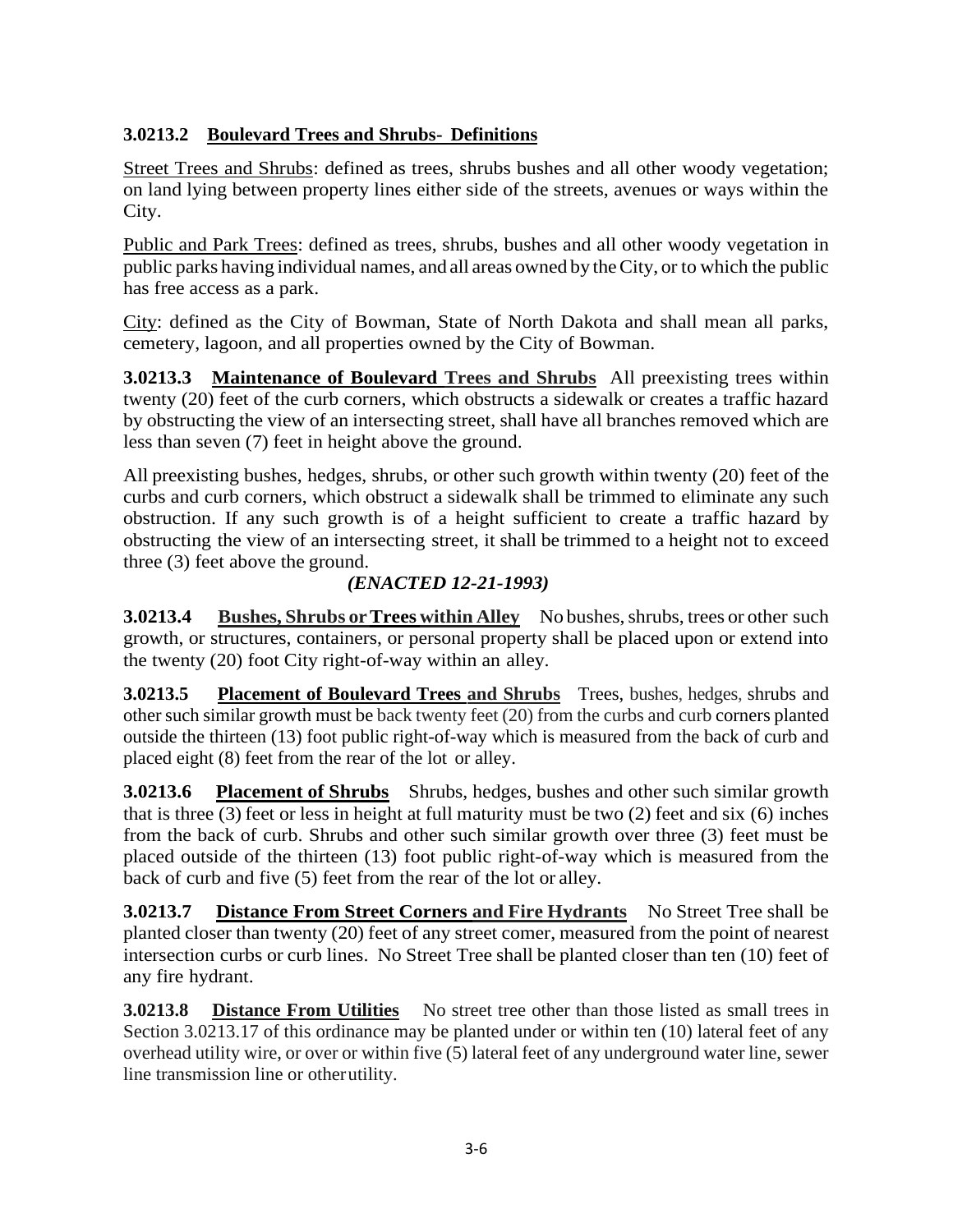**3.0213.9 Administration** - **Composition and Terms** A Tree Board is hereby created and shall be composed of five (5) members; two (2) City Commissioners and three (3) individuals which shall be residents of the City. The term of the three (3) residents to be appointed by the City Commission shall be three (3) years; and the term of the two (2) City Commissioners appointed to the Board shall be for four (4) years. In the event that a vacancy shall occur during the term of any member, a successor shall be appointed for the unexpired portion of the term.

**3.0213.10 Compensation** Members of the Tree Board shall serve without compensation.

**3.0213.11 Comprehensive Forestry Work Plan** It shall be the responsibility of the Board to study, investigate and develop and/or update annually a written plan for the care, preservation, trimming, planting, replanting and removal of trees and shrubs in public ways, streets and alleys. Such plan will be presented annually to the City Commission in February and upon their acceptance and approval shall constitute the official comprehensive annual forestry work plan for the City.

**3.0213.12 Board Responsibilities** The Tree Board, or its Agents, shall be responsible for the planting, pruning and removal of all trees located within the street right-of-way, easements, alleys, cemetery, and parks of the City.

The owner of land abutting on any street may, when acting within the provisions of this ordinance, prune, spray, plant or remove trees in that part of the street abutting his land not used for public travel. A street tree permit shall be required only when the owner of property intends to deviate from the rules and regulations contained in this ordinance.

The Board, when requested by the City Commission, shall consider, investigate, make finding, report and recommend upon any special matter of question coming with the scope of its work.

**3.0213.13 Officers** The Board shall choose its own officers, make its own rules and regulations and keep a journal or meeting minute book of its proceedings. A majority of the members shall be a quorum for the transaction of business.

**3.0213.14** City Forester This position is hereby created to be filled by appointment by the City Commission in consultation with the Tree Board. The term shall be for three (3) years. The City Forester shall be an ex-officio member of the Tree Board and serve without compensation.

**3.0113.15 Authority andJurisdiction of theCityForester** TheCityForestershall have the authority and jurisdiction, through the Tree Board, to regulate the planting, maintenance, protection and removal of all trees on streets and other public places to ensure safety or preserve the aesthetics of such streets and public places.

The City Forester shall have the authority to make known, with the approval of the Tree Board, the rules and regulations of the Arbor-cultural Specifications and Standards of Practice governing the planting, maintenance, protection, and removal of trees asspecified on the streets and public areas of the City.

The City Forester shall have the authority to supervise all work done under any permit issued in accord with the terms of the ordinance.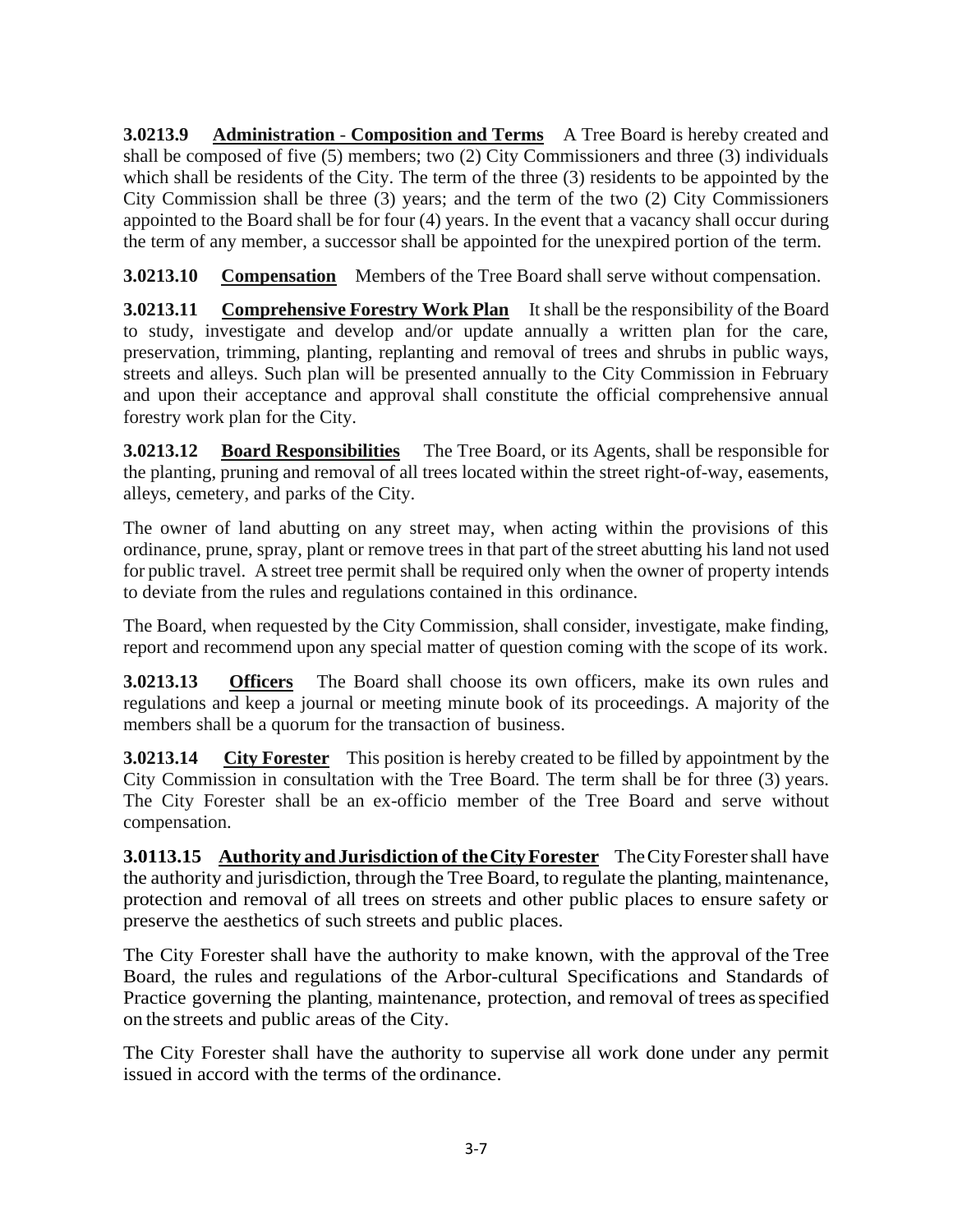**3.0213.16 Street Tree Species to be Planted** The Tree Board will formulate an official Street Tree species list for the City. The list of allowable species shall be broken down into categories of small, medium and large trees. No species other than those included in this list may be planted as Street Trees without written permission of the Tree Board.

**3.0213.17 Spacing** The spacing of Street Trees will be in accordance with the three (3) species size classes listed in this ordinance, and no trees may be planted closer together than the following: small trees, twenty (20) feet; medium trees, thirty (30) feet; and large trees, forty (40) feet.

**3.0213.18 Public Tree Care** The City shall have the right to plant, prune, spray, preserve and remove trees, plants and shrubs within the lines of all streets alleys, avenues, lanes, squares and public grounds, as may be necessary to ensure safety when serving City utilities or to preserve the symmetry and beauty of such public grounds. The Tree Board may remove or cause or order to be removed, any tree or part thereof which isin an unsafe condition or which by reason of its nature is injurious to sewers, electric power lines, gas line, waterlines or other public improvements, or is affected with any injurious fungus, insect or other pest.

**3.0213.19 Trimming and Corner Clearance** Every owner of any tree overhanging any street or right-of-way within the City shall prune the branches so that such branches shall not obstruct the light from any street lamp; or obstruct the view of any street intersection and so that there shall be a clear space of eight (8) feet above the surface of the street or right-of-way. Said owners shall remove all dead, diseased or dangerous trees, or broken or decayed limbs which constitute a menace to the safety of the public. The City shall have the right to prune any tree orshrub on private property when it interferes with the proper spread of light along the street from a street light, or interferes with visibility of any traffic control device or signs, such pruning to be confined to the area immediately above the right-of-way.

**3.0213.20 Dead or Diseased Tree Removal on Private Property** The City shall have the right to cause the removal of any dead or diseased trees on private property within the City, when such trees constitute a hazard to life and properly, or harbor insects or disease which constitutes a potential threat to other trees within the City. The Tree Board will notify in writing the owners of such trees. Removal shall be done by said owners at their own expense within sixty (60) days after the date of service notice. In the event of failure of owners to comply with such provisions, the City shall have the authority to remove such trees and charge the cost of removal on the owner's properly tax notice.

**3.0213.21 Interface with Tree Board** It shall be unlawful for any person to prevent, delay or interfere with the Tree Board, or any of its agents, or servants, while engaging in and about the planting, cultivating, mulching, spraying or removing of any street trees, park trees or trees on private grounds, as authorized in this ordinance.

**3.0213.22 Arborist License and Bond** It shall be unlawful for any person or firm to engage in the business of occupation of pruning, treating or removing street or park trees within the City without first applying for and procuring a license. The license fee of Twenty Five and No/100 Dollars (\$25.00) shall be paid annually in advance; provided, however, that no license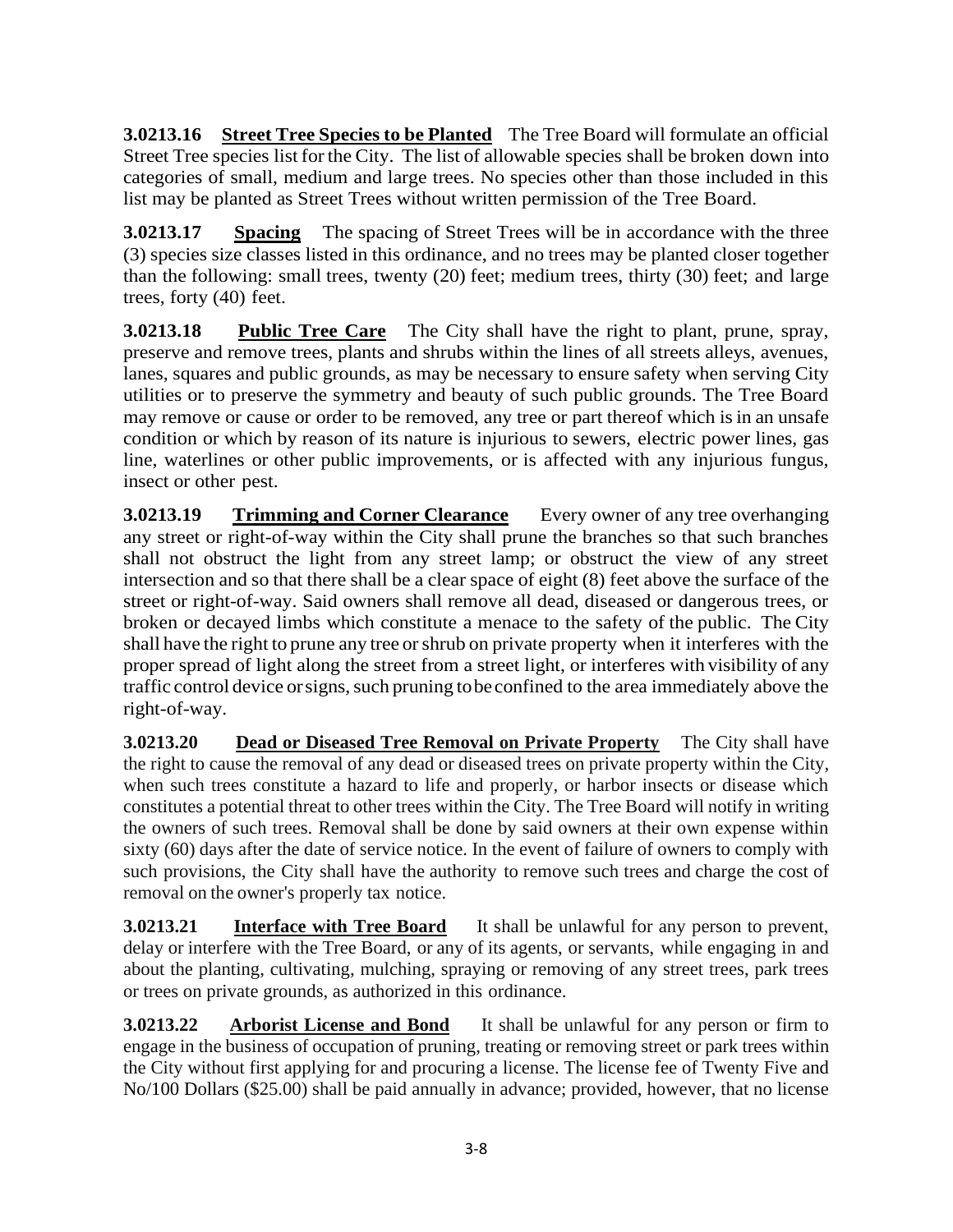shall be required of any public service company or City employee doing such work in the pursuit of their public service endeavors. Before any license shall be issued, each applicant shall first file evidence of possession of liability insurance in the minimum amounts of One Hundred Thousand and No/100 Dollars (\$100,000**.**00) bodily injury and Three Hundred Thousand and No/100 Dollars(\$300,000**.**00) for property damage indemnifying the City or any person injured or damaged resulting from the pursuit of such endeavors as herein described.

**3.0213.23 Review by City Commission** The City Commission shall have the right to review the conduct, acts and decisions of the Tree Board. Any person may appeal from any ruling or order of the Tree Board to the City Commission who may hear the matter and make a final decision.

**3.0213.24** Violation of Ordinance and Penalty Any person's firm or corporation violating or failing to comply with the provisions of this ordinance shall be guilty of a Class B misdemeanor and upon conviction thereof, shall be subject to a fine not to exceed Five Hundred and No/100 Dollars (\$500.00).

**3.0213.25** Severability Should any part or provision of this ordinance be declared by a court of competent jurisdiction to be invalid, the same shall not affect the validity of the ordinance as a whole, or any part thereof, other than that declared to be invalid.

**3.0213.26 Protection of Public Trees** No person shall intentionally damage, cut or carve any public tree; attach any rope, wire or nail advertising posters or other contrivance to any tree; allow any gaseous liquid, or solid substance which is harmful to such trees to come in contact with them; or set fire to, or permit any fire to burn which will injure the tree.

**3.0213.27 Removal of Stumps** All stumps of street and park trees shall be removed below the surface of the ground so that the top of the stump shall not project above the surface ground.

**3.0213.28 Tree Topping** It shall be unlawful as a normal practice for any person, firm orCity Department to top any street tree, park tree, or other tree on public property. Topping is defined as the severe cutting back of limbs to stubs larger than three  $(3)$  inches in diameter within the tree's crown to such a degree so asto remove the normal canopy and disfigure the tree. Tree's severely damaged by storms or other causes or certain trees under utility wires or other obstruction where other pruning practices are impractical may be exempted from this ordinance at the determination of the City Tree Board.

**3.0214 Notice and Assessments to Proper Owner When Work Done by City** Whenever the Commissioner of Streets finds, pursuant to Sections 3.0213, 3.0213.1, 3.0213.2, 3.0213.3, and 3.0213.4 of this Article, that a property owner is in violation; notice shall be given to the property owner and they shall have ten (10) days within which to bring the violation into compliance. If the property owner fails to bring said violation into compliance, the Street Superintendent shall remove or cause to be removed or maintain or caused to be maintained any item or property found to be in violation and shall assess such costs against the property and on or before the first  $(1<sup>st</sup>)$  day of May in each year, make and file in the office of the City Auditor a list of the property chargeable with such expense, the actual cost expense of such removal or maintenance and a description of the lots or parcels of land from which the removal or maintenance was done. *(REVISED 04-03-2001)* **(***REVISED 12/17/2018)*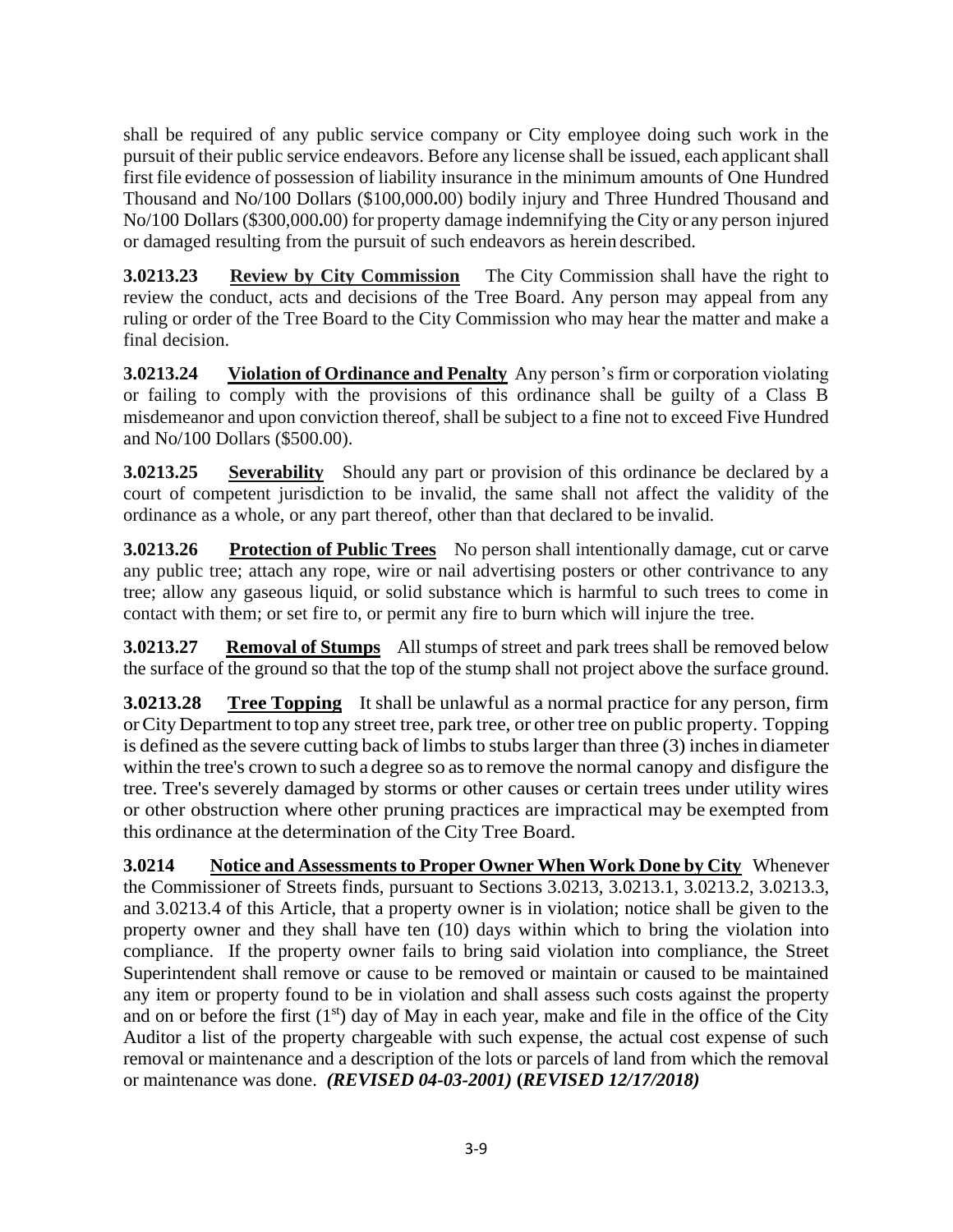**3.0215 Same: Assessments, Publication by Auditor, Hearing by City Commission** The City Auditor shall give notice by publication in the official newspaper of the hearing and confirmation of such report and assessment at the regular June meeting of the City Commission, notifying all persons objecting thereto appear and present their objections, such notice shall be published twice, once in each week's issue for two (2) consecutive weeks, the last publication to be not less than eight (8) days before the time fixed for the hearing. At the June meeting of the City Commission or at such later meeting as the hearing and confirmation of such assessment may be adjourned to, the City Commission shall take up and consider said assessment and shall hear any objections thereto or to any part thereof, and after revising and correcting the same; the City Auditor shall thereupon attach to such list his certificate that the same is correct as confirmed by the City Commission and shall thereupon file said assessment list in his office as provided by law, and such assessment shall be certified to the County Auditor by the City Auditor at the same time and in the same manner that sidewalk assessments are certified**.** 

**3.0215.1** Commercial and Advertising Signs No commercial, advertising, or other such signs shall be placed within 20 feet of the curb or curb corners of any block unless such sign is attached to the building and does not obstruct any sidewalk or create a traffic hazard by obstructing the view of an intersecting street or alley.

# *(ENACTED 04-03-2001)*

**3.0216** Street Cleaning – Snow Removal Whenever, in the judgment of the governing body or the Street Superintendent it shall be necessary that streets, alleys or public ways in the City shall be cleared of snow or ice or be cleaned by the use of street sweepers or other methods of cleaning such streets, or for making for traffic purposes, the ordinances of the City regulating the parking of automobiles, truck or other motor vehicle to be parked or left standing between the hours hereinafter mentioned and during the period of time during which the said parking ordinances are suspended. *(REVISED 12/17/2018)*

**3.0217 Same: Notice** Whenever it becomes necessary to remove snow or ice or to sweep and clean streets, or to mark streets for traffic purposes in the City there shall be designated by the City Engineer or Street Commissioner the area and streets to be cleared of snow or ice or cleaned as aforesaid and the time during which such snow or ice removal and street cleaning and making of streets shall be done and posting of such information in the area affected.

**3.0218 Impounding** Whenever any parked automobile, truck, machinery, vehicle, or equipment shall be found in any place prohibited by these restrictions, and during the hours as provided herein, the same shall be impounded by the City at a place to be provided and it shall be unlawful for any person, firm or corporation to remove or attempt to remove any truck, automobile, machinery, vehicle or equipment from the place where impounded without first paying the cost of such impounding.

**3.0219** Blocking Streets No driver of any vehicle shall stop the same on any street, avenue, lane, or alley of the City in such a manner as to hinder or prevent other vehicles or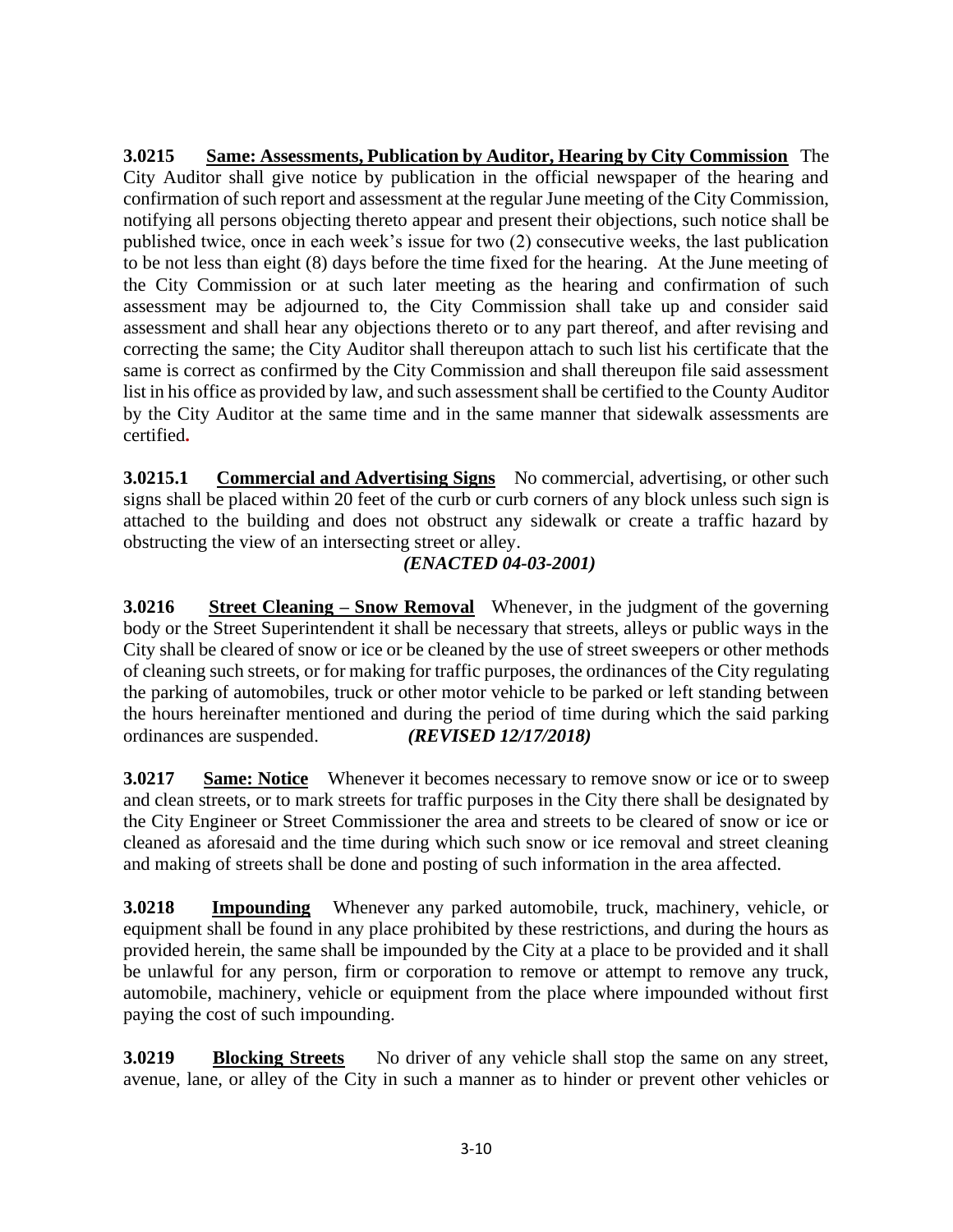persons from passing at all times, unless in case of absolute necessity, nor shall any driver of any vehicle stop the same at any regular crossing of said street, alley, lane, or avenue, so as to prevent the free passage of persons traveling or passing on foot.

**3.0220 Excavations – Permit** It shall be unlawful for any person, firm or corporation, except public utilities which have received a franchise from the City of Bowman, to tunnel under or to make any excavation in any street, alley or other public place in the City without having obtained a permit as is herein required, or without complying with the provisions of this Article or in violation of or variance from the terms of any such permit.

**3.0221** Same: Guarding of It shall be unlawful for any person within the City limits to leave or keep open, uncovered or unguarded ay cellar door, pit, grating, vault, or other subterranean passage opening from, into or upon any street, alley or sidewalk, or upon any private property if not suitably guarded.

**3.0222 Same: Application** Applications for such permits shall be made to the City Auditor, and shall describe the location of the intended excavation or tunnel, the size thereof, the purpose therefore, and the person, firm or corporation doing the actual excavating work and the name of the person, firm or corporation for whom or which the work is being done, and shall contain an agreement that the application will comply with all ordinances and laws relating to the work to be done.

**3.0223** Same: Bond No permit shall be issued and until the applicant therefore has filed with the Auditor a bond in the sum of Ten Thousand and No/100 Dollars (\$10,000.00), conditioned to indemnify the City for any loss, liability or damage that may result or accrue from or because of the making, existence or manner of guarding or constructing any such tunnel or excavations. Such bond shall have as surety a corporation licensed to do business in the state as a surety company.

**3.0224** Same: Deposit No such permit shall be issued unless and until the applicant therefore has deposited with the City Auditor a cash deposit or bond in the sum of Two Thousand and No/100 Dollars (\$2,000.00), if no payment is involved, and if the excavation is in a paved area Four Thousand and No/100 Dollars (\$4,000.00), to insure the proper restoration of the ground and laying of the pavement if any. From this deposit shall be deducted the expense to the City of relaying the surface of the ground or pavement and of making the refill if this is done by the City or at its expense, and the balance shall be returned to the applicant without interest after the tunnel or excavation is completely refilled and the surface or pavement is restored.

**3.0225 Same: Manner of** It shall be unlawful to make any such excavation or tunnel in any way contrary to or at variance with the terms of the permit therefore. Proper bracing shall be maintained to prevent the collapse of adjoined ground, and in excavations the excavation shall not have anywhere below the surface any portion which extends beyond the opening at the surface.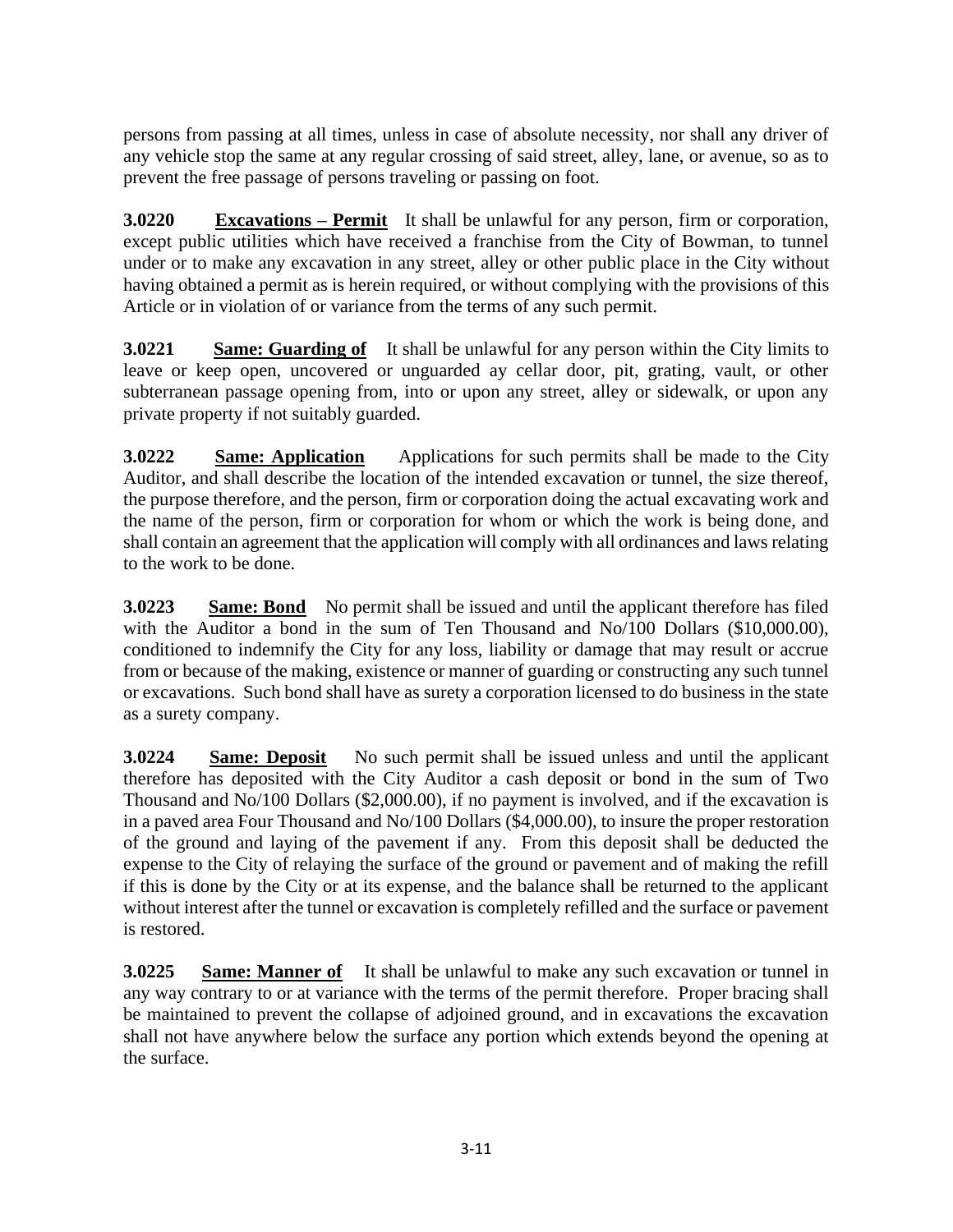No injury shall be done to any pipes, cables or conduits in the making of such excavations or tunnels, and notice shall be given to the persons maintaining any such pipes, cables or conduits or to the city department or officer charged with the care thereof, which are or may be endangered or affected by the making of any such excavation or tunnel before such pipes, cables or conduits shall be disturbed. No unnecessary damage or injury shall be done to any tree or shrub or the roots thereof.

**3.0226 Same: Restoration** Any person, firm or corporation making any excavation or tunnel in or under any public street, alley or other public place in the City shall restore the surface to its original condition if there is no pavement there. Refills shall be properly tamped down, and any bracing in such tunnel or excavation shall be left in the ground.

Any openings in a paved or improved portion of a street shall be repaired and the surface relaid by an applicant, in compliance with the ordinances of the City and under the supervision of the City Engineer. *(REVISED 12/17/2018)*

**3.0227 Same: Supervision** The Street Superintendent, or if required by the City Commission, the City Engineer, shall from time to time inspect or cause to be inspected, all excavations and tunnels being made in or under any public street, ally or other public place in the City to see to the enforcement of the provisions of this article. Notice shall be given to him at least ten (10) hours before the work of refilling any such tunnel or excavation commences.

**3.0228 City Parks** All City parks in the City of Bowman shall have established hours of public access. The hours shall be from six a.m. (6:00 A.M.) to ten p.m. (10:00 P.M.) each day. Notice of the same may be published in the official newspaper or posted at the public parks. Any variance from the above hours of use shall be under special permission granted by the City Commission.

#### **3.0229 Street Dance Rules and Regulations**

- 1. Approval for such dances shall be made by the City Commission at a regularly scheduled commission meeting.
- 2. Requests for such dances shall be made no less than two (2) weeks prior to the dance being held.
- 3. Dances shall not start before eight p.m. (8:00 P.M.) and shall end no later than one a.m. (1:00 A.M.)
- 4. Any amplified sound system shall be positioned in such a manner as to direct the sound away from any residential homes nearby and the volume of the amplified sound system shall be kept at a level so as to cause minimal disturbance to residential homes nearby.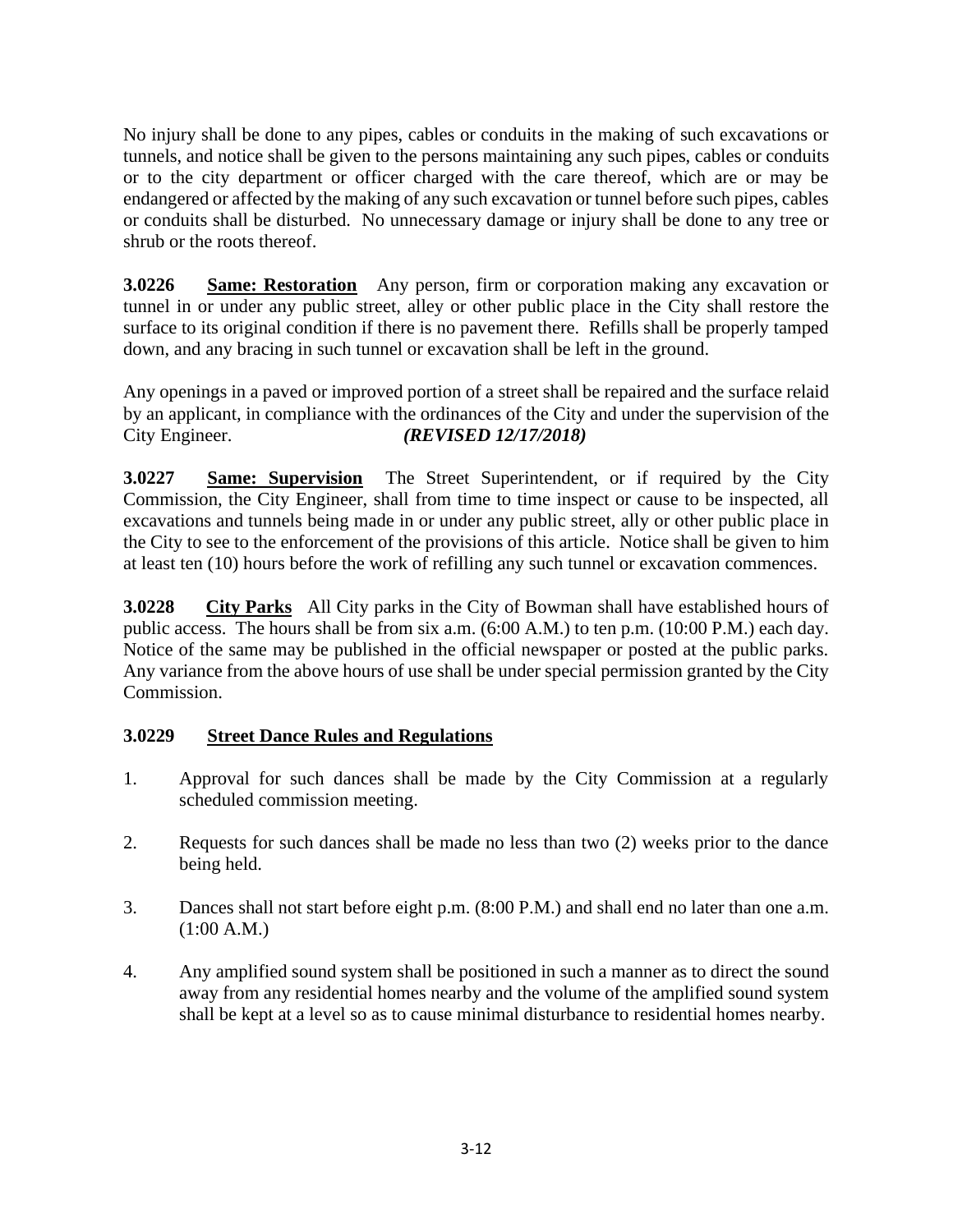- 5. Law enforcement shall be notified no less than two (2) weeks prior to the dance being held and will determine if security officers are required and if so, the number of officers required.
- 6. The cost of any or all security officers shall be the responsibility of the person requesting approval for the dance and shall be paid prior to the start of such dances.
- 7. No alcoholic beverages will be allowed on the street area which is open to the public for dancing unless prior approval has been granted by the City Commission. *(ENACTED 04-03-2001) (REVISED 12/17/2018)*

## **ARTICLE 3 Trucks Stopping, Parking or Traveling Prohibited on Streets and Avenues – No Signs Required**

## **3.0301 Truck Ordinance Definitions in this Ordinance, Unless the Context of Subject Matter Otherwise Requires, Shall be the Following:**

- 1. "Park" when prohibited, means the standing of a semi-truck, semi-trailer, or truck whether occupied or not, otherwise than temporarily for the purpose of and while actually engaged in loading or unloading.
- 2. "Semi-trailer" includes every vehicle of the trailer type so designated and used in conjunction with a semi-truck that part of its own weight and that of its owned load rests upon or is carried by a truck, except that it does not include a "house-trailer" or "mobile trailer."
- 3. "Semi-truck" includes every vehicle of the trailer type so designated and used primarily for driving other vehicles and not so constructed as to carry a load other than a part of the weight of the vehicle and load so drawn.
- 4. "Trucks" include every vehicle of the type: single axle, tandem axle, and triple axle used to haul a product. This is not limited to farm product but also to include commercial and industrial commerce products. Standard personal/private "pick-up" trucks are not included in this classification. *(ENACTED 12/17/18)*

# **3.0302 Restricted Parking of Truck Vehicles on Streets and Avenues and on Residentially Used and/or Zoned Properties**

- 1. Parking of commercial trucks and truck van, semi-tractors and/or trailers, farm equipment, stock trailers, wheel loaders, excavators and non-recreational trailers or commercial vehicles shall be prohibited except when such vehicles and/or trailers are being used for the purpose of development, improvements, services or demolition on the adjacent site and shall be allowed to park there for only the duration of the work being done.
- 2. Overnight parking of any vehicle listed in Section 1.0301 and Section 1.0302(1) is prohibited. Moving vans used for the purposes of loading and unloading a homeowner's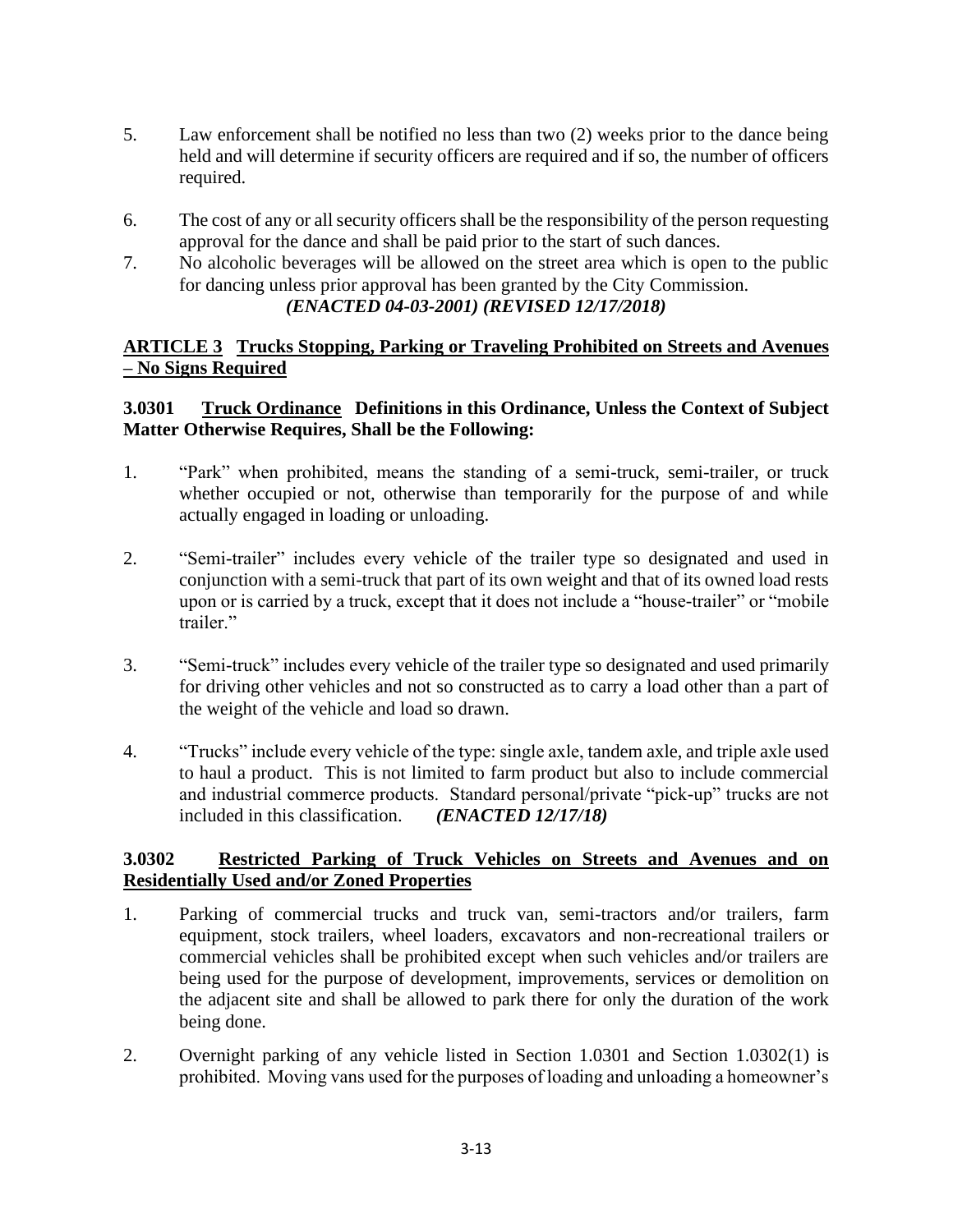personal belongings are exempt, but shall comply with the standards listed in Section 1.0302(4) and 1.0302(5).

- 3. A semi-truck, truck or school bus may park on a street or avenue within the City of Bowman when:
	- a. Parking for delivery, pickup of material and merchandise, or, medical services is being conducted.
	- b. Owned, leased or operated by the City of Bowman.
	- c. Owned, or operated by power companies and telephone companies franchised in the City of Bowman.
	- d. School bus is owned by the City of Bowman.
	- e. Owned or operated by any contractor or material man hired by the City of Bowman and while engaged in the repair, maintenance or construction of streets, street improvements, street utilities or other City work.
	- f. Mail Trucks.
- 4. Permitted trucks as listed in Section 3.0301 and in Section 3.0302(1) may not idle or keep their headlights on while parked on streets or avenues or residentially used and/or zoned property for more than fifteen minutes while parked on residentially used and/or zoned property for more than 30 minutes. Refrigerated trucks are exempt from this requirement.
- 5. Refrigerated trucks shall not idle or keep their headlights on while parked on streets or avenues, or residentially used and/or residentially zoned property for more than thirty (30) minutes. *(ENACTED 12/17/18)*

**3.0303 Travel of Commercial Trucks and Other Large Equipment Vehicles Restricted on Streets and Avenues** Commercial trucks or truck vans, semi tractors and/or trailers, and other heavy equipment vehicles are prohibited from traveling on any street or avenue within the City's limits. Exception granted for delivery vehicles going to a residence or establishment for delivery of goods and then back to a commercial or private business.

# *(ENACTED 12/17/18*

**3.0304 Inspection of Documents** Any person driving or in charge of any of the restricted vehicles defined in the preceding Section when upon streets or avenues other than those designated as truck routes, shall be prepared to present for inspection of police officers any log book, weights slips, delivery slips or other written evidence of the destination and point of origin to justify the presence of the restricted vehicle on a street or avenue other than a designated truck route. *(ENACTED 12/17/18)*

#### **3.0305 Penalty Provision**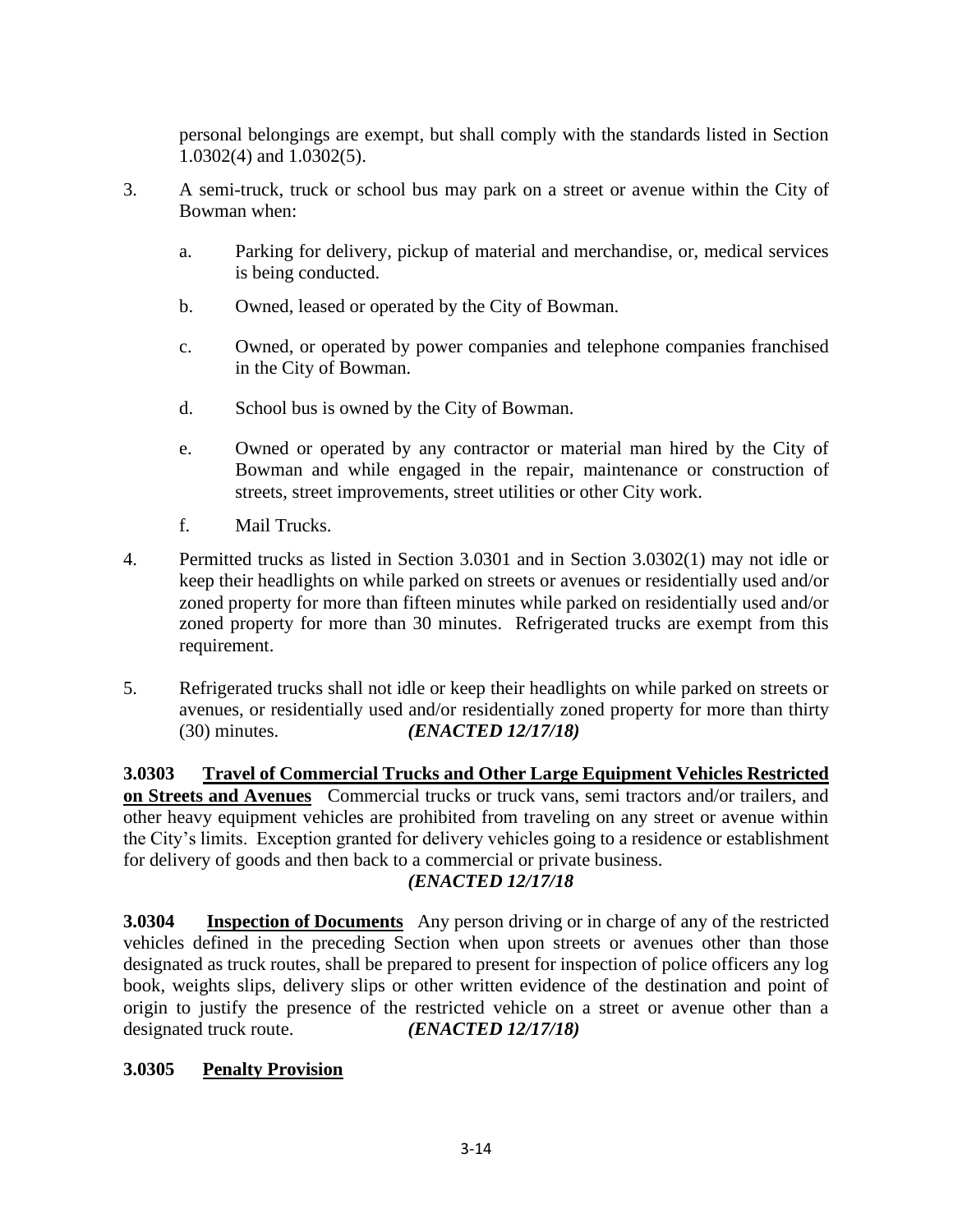- 1. Any violation of this ordinance shall be deemed a nuisance. Any person, firm, business or corporation violating any provisions of this ordinance shall be guilty of a misdemeanor and subject to a fine of One Hundred Dollars and No/100 (\$100.00) for each violation.
- 2. If the owner allows a nuisance to exist or fail to abate a nuisance, they and each of them upon conviction thereof shall be fined no more than Five Hundred Dollars and No/100 (\$500.00.) *(ENACTED 12/17/2018)*

# **ARTICLE 4 House Numbering**

**3.0401** House Numbering Required All lots, buildings and structures in the City shall be numbered in accordance with the following plan:

- 1. All streets, except Main Street, shall run East and West and all lots, buildings and structures located on streets, except on Main Street, shall bear a number the first  $(1<sup>st</sup>)$ digit or first two (2) digits, as the case may be, being the first number and the second number or numbers will be any number between one (1) and twenty-four (24) depending upon the location of the lot, building or structure. The first digit or digits will be the same as the avenue on the East end of the block of the street, for streets West of Main Street, and the same as the avenue on the West end of the block, for streets East of Main Street. All lots, buildings and structures on the left or South side of the street shall bear an odd number and all lots buildings or structures on the right or North side of the street shall bear an even number of the twenty-four (24) numbers allotted each block, the most Easterly, West of Main Street and Westerly, East of Main Street, shall bear the smallest numbers. In so far as is possible each lot will have an even division of the twenty-four (24) numbers allotted said block.
- 2. All Avenues shall run North and South and all lots, buildings and structures located on avenues shall bear a number the first digit or first two digits, as the case may be, and whether East or West of Main Street, being the first number and the second number or numbers will be any number between one (1) and twenty-four (24) depending upon the location of the lot, building or structure. The first digit or digits shall be the same as the street number on the North end of the block of the avenue. All lots, buildings and structures on the East side of the avenue shall bear an odd number and all lots, buildings and structures on the right or West side of the avenue shall bear an even number. Of the twenty-four (24) numbers allotted each block the most northerly lot will have an even division of the twenty-four (24) numbers allotted said block.

**3.0402 Numbers on Houses** It shall be the duty of the owners and occupants of every house in the City to have placed thereon, in a place visible from the street, figures at least two and one-half  $(2 \frac{1}{2})$  inches high, showing the number of the house.

# **ARTICLE 5 UNCLAIMED AND ABANDONED PROPERTY**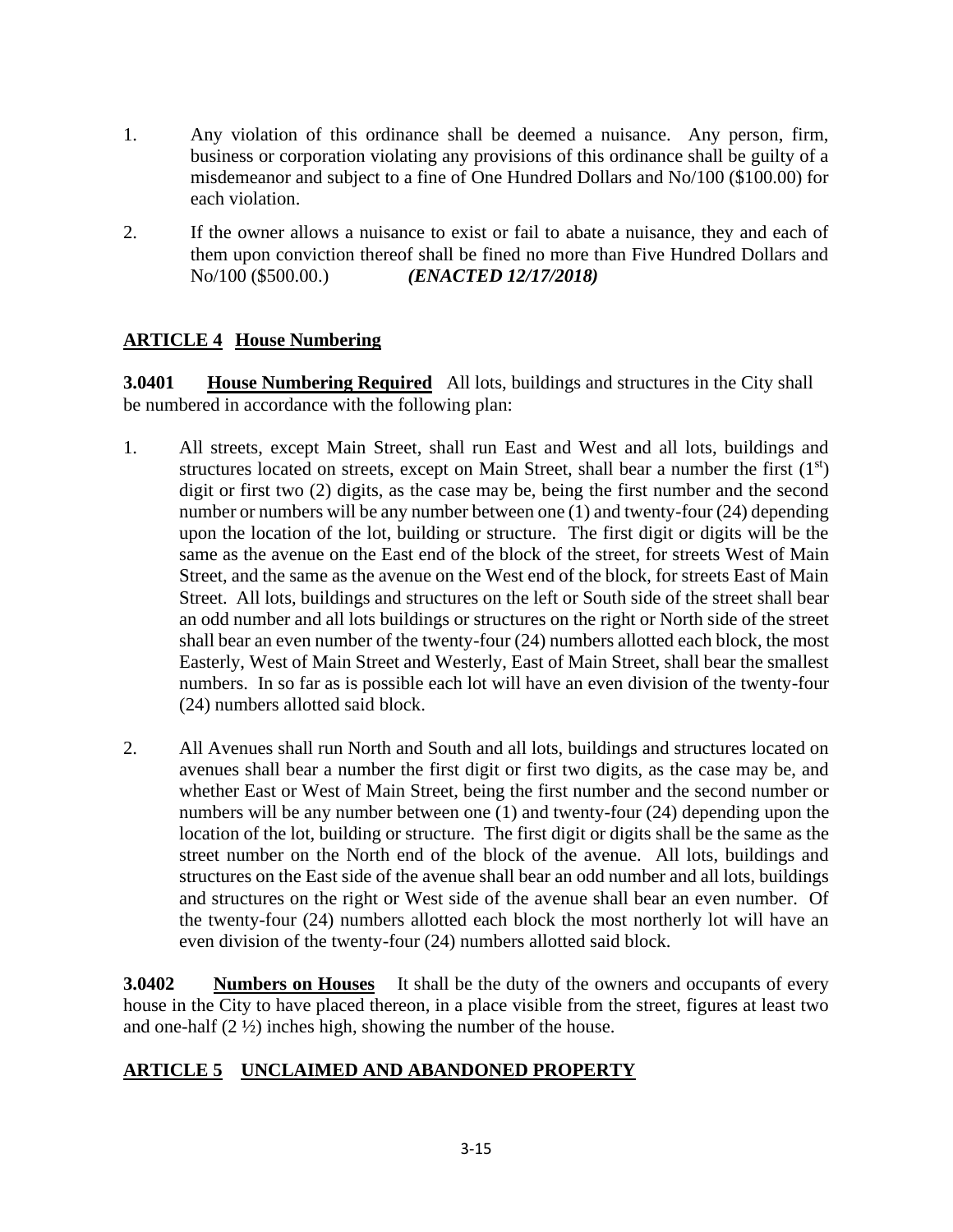**3.0501 Unclaimed and Abandoned Property – Defined** Personal property left upon the streets, alleys, or other public ways in the City shall be deemed to be unclaimed or abandoned within the meaning of this Article when the same is permitted to remain in any one (1) place upon said streets, alleys, or public ways for a period of ten (10) days or more.

**3.0502** Same: Seizure of Whenever any unclaimed or abandoned personal property is found upon the streets, alleys or other public ways of the City, the same shall be seized and possession thereof taken by any Police Officer, Street Commissioner or other Officer of the City.

**3.0503 Same: Holding – Notice of Sale** Such personal property as aforesaid shall be held by the City for a period of not less than sixty (60) days after its seizures as provided herein, and after the expiration of said sixty (60) days the City Auditor shall cause notice to be published in the official newspaper of said City, said notice specifying and stating the description of the property so seized and held, the location of the place where the same was seized or taken by said City, and a further notice that said property will be sold at public auction, to the highest bidder for cash, not less than ten (10) days from and after the date of the publication of such notice and the hour, date and place where said sale will be held. If prior approval is obtained from the governing body such unclaimed or abandoned property may be sold at a community auction provided that the Chief of Police or a Police Officer shall be responsible for the notice and reporting requirements of this Article.

**3.0504 Same: Report of Sale** At the time specified in said notice the said property shall be sold by the Chief of Police of the City or by any Police Officer designated by him, at public auction, to the highest bidder for cash and within three (3) days after the date of said sale, the officer making the sale shall make a report thereof to the governing body. The report shall contain the description of the property sold, the time and place of the sale, the name or names of the purchaser or purchasers and the amount received therefore. The report shall be made under oath and subscribed by the officer making such sale and shall be filed with the City Auditor within three (3) days after the date of such sale. The officer upon filing the report shall pay to the City Auditor the proceeds of said sale.

**3.0505 Same: Bill of Sale** Upon the receipt of the report as specified in Section 3.0304 hereof the City Auditor shall prepare a bill of sale of the property sold, conveying the same to such purchaser and the same shall be executed by the presiding officer of the governing body and attested by the City Auditor and delivered to the purchaser.

**3.0506 Same: Proceeds of Sale** The City Auditor shall retain such money as is received from such sales in a separate account for a period of six (6) months from and after the time of such sale and if proceeds of such sale are not claimed as hereinafter provided by the owner of said property, the said money shall thereupon be transferred to the general fund of the City.

**3.0507 Same: Redemption** Any person owning such personal property seized as aforesaid, may at any time prior to the sale thereof, upon furnishing satisfactory proof of his ownership thereof to the governing body, reclaim such property upon paying the expenses incurred by the City for the seizure, storage or advertising the sale thereof and any person owing such property